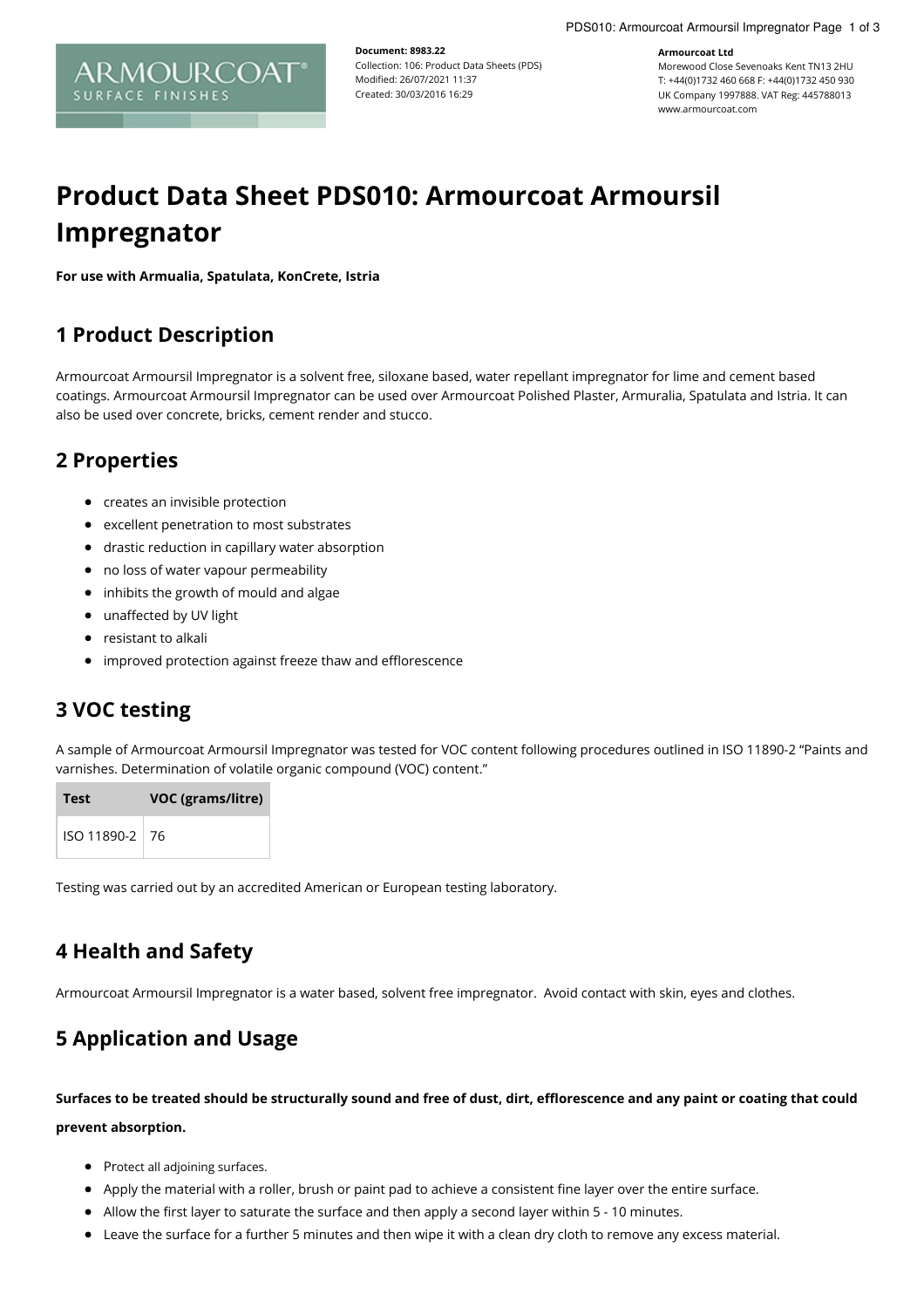- Clean all tools in detergent and warm water immediately after use.
- Do not apply in direct sunlight and do not apply when ambient temperature is below 5 °C /42°F and above 30 °C/ 90°F.
- As the Armourcoat Armoursil Impregnator is absorbed the surface will darken and it can take up to 24 hours to return to its normal dry colour.
- Armourcoat Armoursil Impregnator can marginally change the final colour and therefore a test sample should always be approved before the application of the product.
- protect from rain for 24 48 hours.